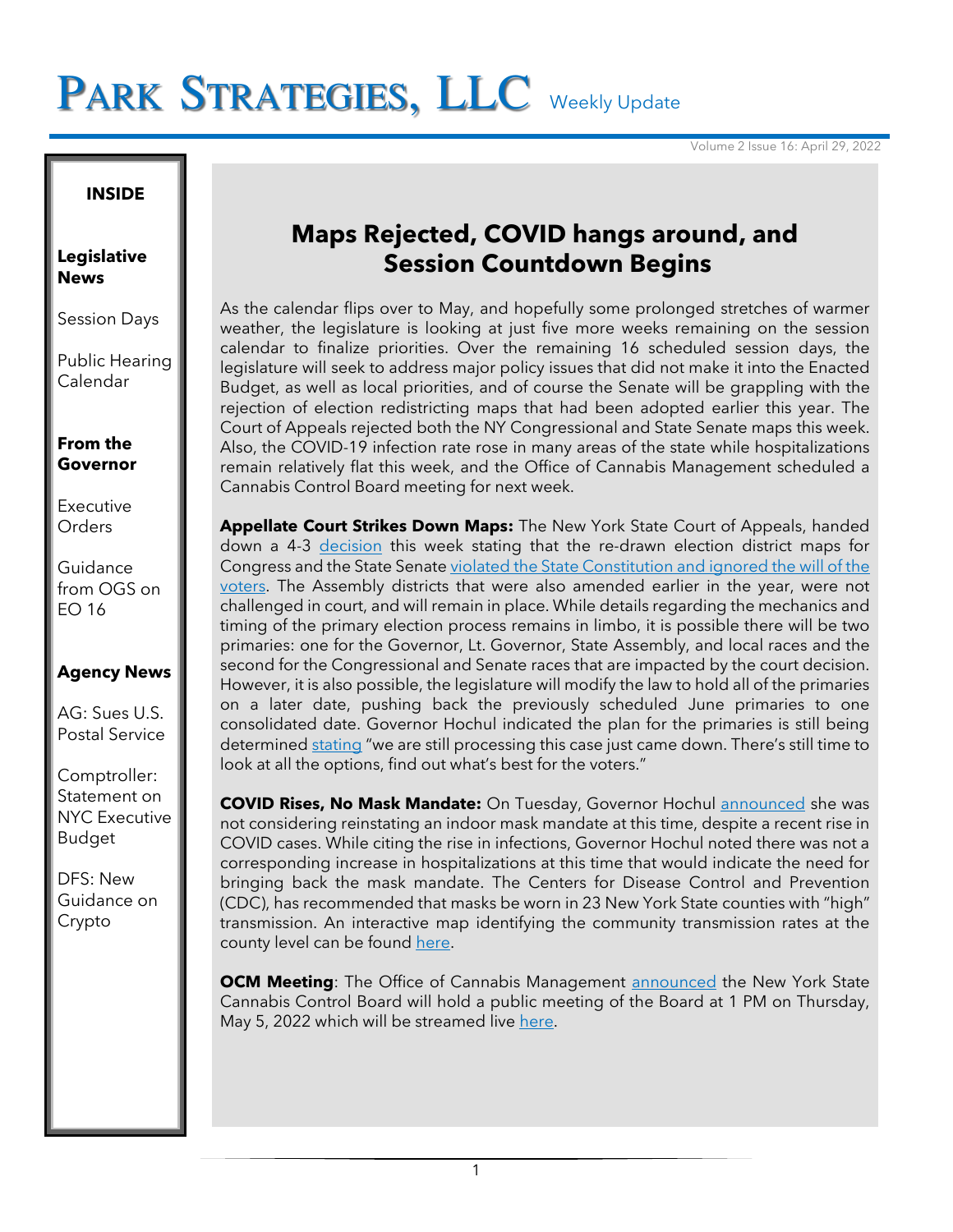# **PSLLC** Weekly Update Volume 2 Issue 16:



*PSLLC Notes:* Park Strategies is proud to share our very own Senior Advisor Nick Barrella was honored this week by the New York State Snowmobile Association. Mr. Barrella received the 2022 NYSSA Staff Award for Outstanding Service in recognition of his dedication to the snowmobiling community and representation of the association since 2001.

# **Legislative News**

## **Legislative Activity**

The Legislature will be in session four days next week on the 2<sup>nd</sup>, 3<sup>rd</sup>, 4<sup>th</sup>, 5<sup>th</sup> (the 2022 Legislative Calendar can be accessed [here\)](https://www.nyassembly.gov/leg/docs/sessioncalendar_2022.pdf). There were 59 bills passed this week. Of particular note was:

~ S66A (Hoylman) / A648A (Rosenthal) relates to the statute of limitations for civil actions related to certain sexual offenses committed against a person eighteen years of age or older, revives such actions otherwise barred by the existing statute of limitations and grants trial preference to such actions; directs the chief administrator of the courts to promulgate rules for the timely adjudication of certain revived actions.

#### **Public Hearings**

~ The Assembly Standing Committees on Energy; Governmental Operations; Environmental Conservation; and the Assembly Climate Change Work Group will host a May 12<sup>th</sup> Hearing on "All-Electric Buildings."

The public hearing calendar can be accessed [here.](https://www.nyassembly.gov/leg/?sh=hear)

## **From the Governor**

#### **New EO on Gender-Based Violence and the Workplace Policies**

Governor Hochul signed [Executive Order 17](https://www.governor.ny.gov/executive-order/no-17-requiring-adoption-gender-based-violence-and-workplace-policies)

directing all New York State agencies and authorities to have a workplace policy on gender-based violence. The Executive Order expands on a previous order, which required domestic violence policies, and strengthens these policies while expanding New York State's protections to include stalking and sexual assault. The Executive Order—will require agencies to formulate and issue a Genderbased Violence and the Workplace policy that will include mandatory annual training for supervisors, Domestic Violence Agency Liaisons, and Human Resources staff.

#### **Executive Orders:**

The Office of General Services (OGS) released [guidelines for EO 16](https://ogs.ny.gov/EO-16) which prohibits state agencies and authorities from contracting with businesses conducting business in Russia.